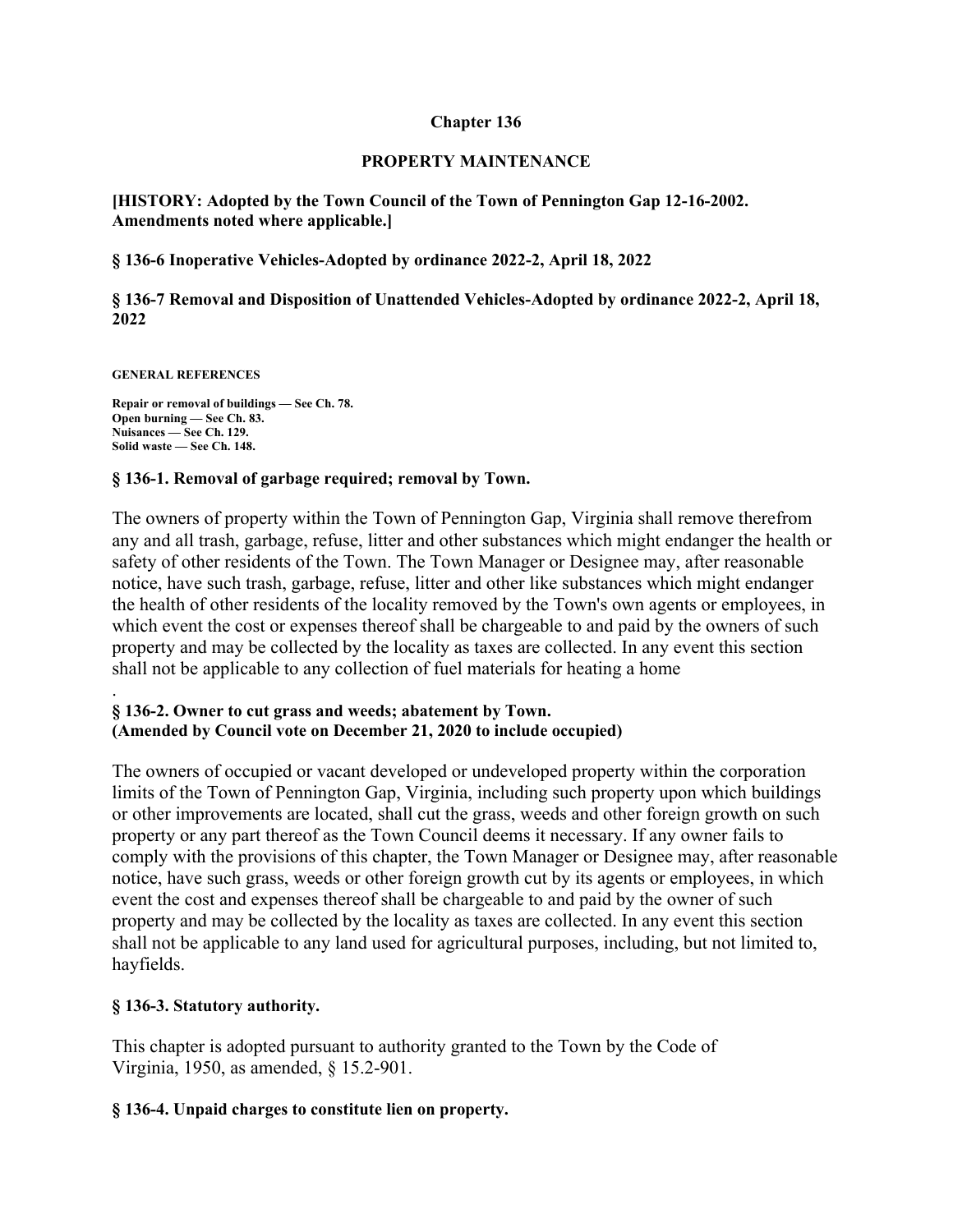Every charge authorized by this section with which the owner of any such property shall have been assessed and which remains unpaid shall constitute a lien against such property ranking on a parity with liens for unpaid local taxes and enforceable in the same manner as provided in Articles 3 (§ 58.1-3940 et seq.) and 4 (§ 58.1-3965 et seq.) of Chapter 39 of Title 58.1.

### **§ 136-5. Violations and penalties.**

- A. Violations of this chapter shall be subject to a civil penalty, not to exceed \$50 for the first violation, or violations arising from the same set of operative facts. The civil penalty for subsequent violations not arising from the same set of operative facts within 12 months of the first violation shall not exceed \$200. Each business day during which the same violation is found to have existed shall constitute a separate offense. In no event shall a series of specified violations arising from the same set of operative facts result in civil penalties that exceed a total of \$3,000 in a twelve-month period.
- B. Except as provided in this subsection, the penalties provided above shall be in lieu of criminal penalties and shall preclude prosecution of such violation as a misdemeanor. However, any violation of this chapter shall be a Class 3 misdemeanor in the event three civil penalties have previously been imposed on the same defendant for the same or similar violation, not arising from the same set of operative facts, within a twenty-four month period. Classifying such subsequent violations as criminal offenses shall preclude the imposition of civil penalties for the same violation.

# **§ 136-6 Keeping of inoperative motor vehicles on residential or commercial property; removal of such vehicles.**

- A. Prohibition. It shall be unlawful for any person to keep, except within a fully enclosed building or structure or otherwise shielded or screened from view, on any property zoned for residential, commercial or agricultural purposes any motor vehicle, trailer or semitrailer, as such are defined in the 1950 Code of Virginia, as amended,  $\S$  46.2-100, which is inoperative. As used in this section, an "inoperative motor vehicle" means any motor vehicle which is not in operating condition; or which for a period of 60 days or longer has been partially or totally disassembled by the removal of tires and wheels, the engine, or other essential parts require for operation of the vehicle or on which there is displayed neither valid license plates nor a valid inspection decal. However, the provisions of this section shall not apply to a licensed business which on June 26, 1970, is regularly engaged in business as an automobile dealer, salvage dealer or scrap processor.
- B. Removal and disposition. (1) The owners of property zoned for residential or commercial or agricultural purposes shall, at such times as the council may prescribe, remove there from any inoperative motor vehicles, trailers or semitrailers that are not kept within a fully enclosed building or structure; (2) The council, through it's agents or employees, may remove any inoperative motor vehicles, trailers or semitrailers whenever the owner of the premises, after reasonable notice, has failed to do so; (3) If the council, through it's agents or employees, removes any inoperative motor vehicles, trailers or semitrailers after having given such reasonable notice, the town may dispose of such motor vehicles, trailers or semitrailers after giving additional notice to the owner of the vehicle; (4) The cost of any such removal and disposal shall be chargeable to the owner of the vehicle or premises and may be collected by the